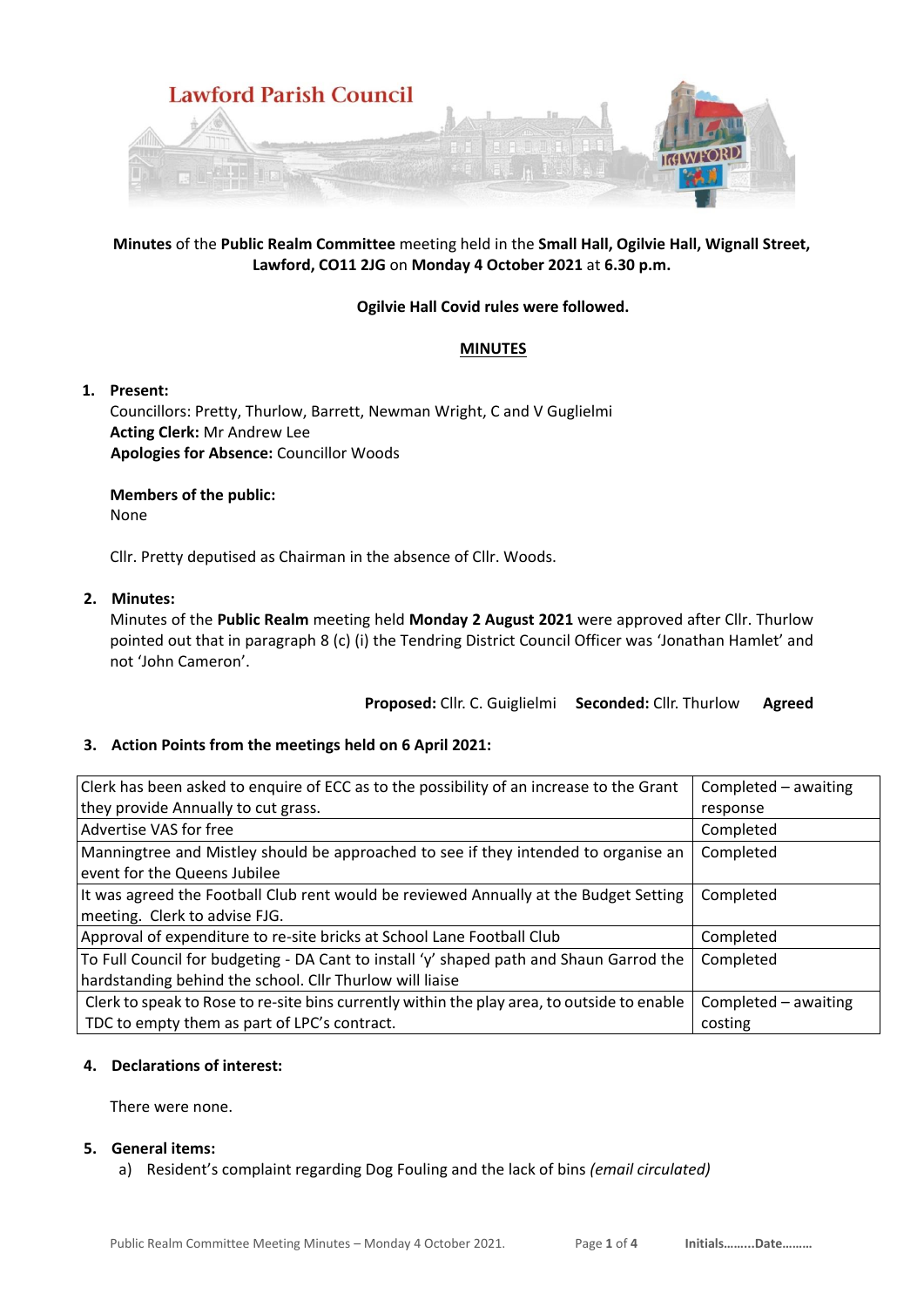Cllr. C Guglielmi considered that bigger public bins could be installed. Cllr. Thurlow suggested that instead of the public bins being emptied twice a week, they could be emptied three times, i.e. on Mondays, Wednesdays and Fridays. Cllr. Pretty proposed that all of the Parish Council's public bins be emptied three times a week, plus a public bin to be attached to the bus stop opposite Manningtree High School. **Action:** Clerk to write to Tendring District Council about having three collections every week of the Parish Council's public bins and to install a small public bin to the bus stop pole opposite Manningtree High School.

# **Proposed:** Cllr. Thurlow **Seconded:** Cllr. V Guglielmi **Agreed**

# b) Highways Devolution Scheme *(email circulated)*

Cllr. C Guglielmi considered that the list of items proposed by the Highways Devolution Scheme was cumbersome and the amount offered per resident was insufficient. Cllr. C Guglielmi added that the scope of the proposed Scheme was too vast and would impact on insurance, and suggested that they wait to see how Ardleigh Parish Council's pilot went, which also had the advantage of the help of many volunteers. Cllr. C Guglielmi suggested that Tendring District Council's Highway Rangers could undertake some of these tasks and could be used more. Cllr. Pretty proposed that the Parish Council wait to see how Ardleigh Parish Council's pilot went.

# **Proposed:** Cllr. Thurlow **Seconded:** Cllr. V Guglielmi **Agreed**

c) Queen's Jubilee – LPC copied into request of Essex County Council to plant an avenue of trees along Long Road. Email received from Tom Moat ECC's Forestry & Woodland Officer in relation to request *(letter and email circulated)*

Cllr. Pretty raised questions about what type of tree(s) to be planted and the future cost of maintenance. Cllr. Thurlow considered the safety implications of siting the trees along a busy road connecting Clacton Road and Cox's Hill. Cllr. Pretty suggested that in the light of the construction of large housing developments, it might be prudent to review the request to plant the trees once these developments had become established. Cllr. C Guglielmi explained that the grass frontages were maintained already by householders. The Acting Clerk reported that Mistley Parish Council had discussed the same request at its last meeting and had agreed to defer the matter to its Treeplanting Sub-Committee. Cllr. Pretty proposed that the Clerk contact Mistley Parish Council to find out what it had finally decided on Essex County Council's request. **Action:** Clerk to liaise with Mistley Parish Council's Chairman of the Tree-planting Sub-Committee.

# **6. School Lane:**

a) Request from a resident to place a memorial bench at School Lane *(letter circulated)*

Cllr. Thurlow suggested that he could contact the resident to meet at the proposed site for the memorial bench and to discuss the specifications. **Action:** - Cllr. Thurlow to contact the resident.

**Proposed:** Cllr. C Guglielmi **Seconded:** Cllr. Pretty **Agreed**

b) Tennis Courts removal - update on progress *(Cllr. Thurlow)*

Cllr. Thurlow reported that netting had been set up around the base to prevent access and walking over.

c) Update on cost to re-site the 'bricks' at School Lane *(Cllr. Thurlow)*

Cllr. Thurlow explained that this matter was still on hold, but he had thanked Mr Duchars for the help given.